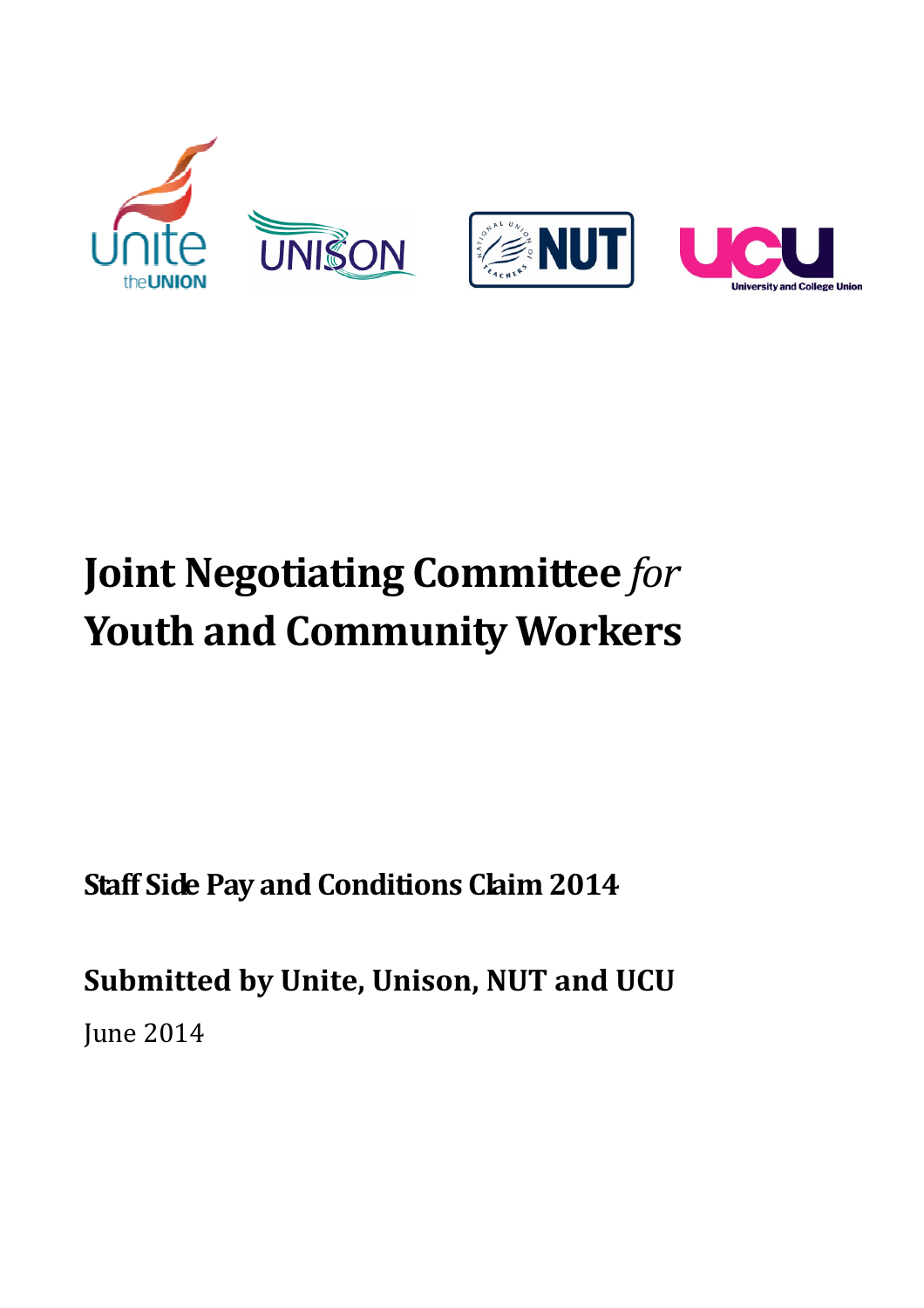## **Contents**

| 1. |  |
|----|--|
| 2. |  |
| 3. |  |
|    |  |
|    |  |
|    |  |
|    |  |
|    |  |
|    |  |
| 4. |  |
|    |  |
| 5. |  |
| 6. |  |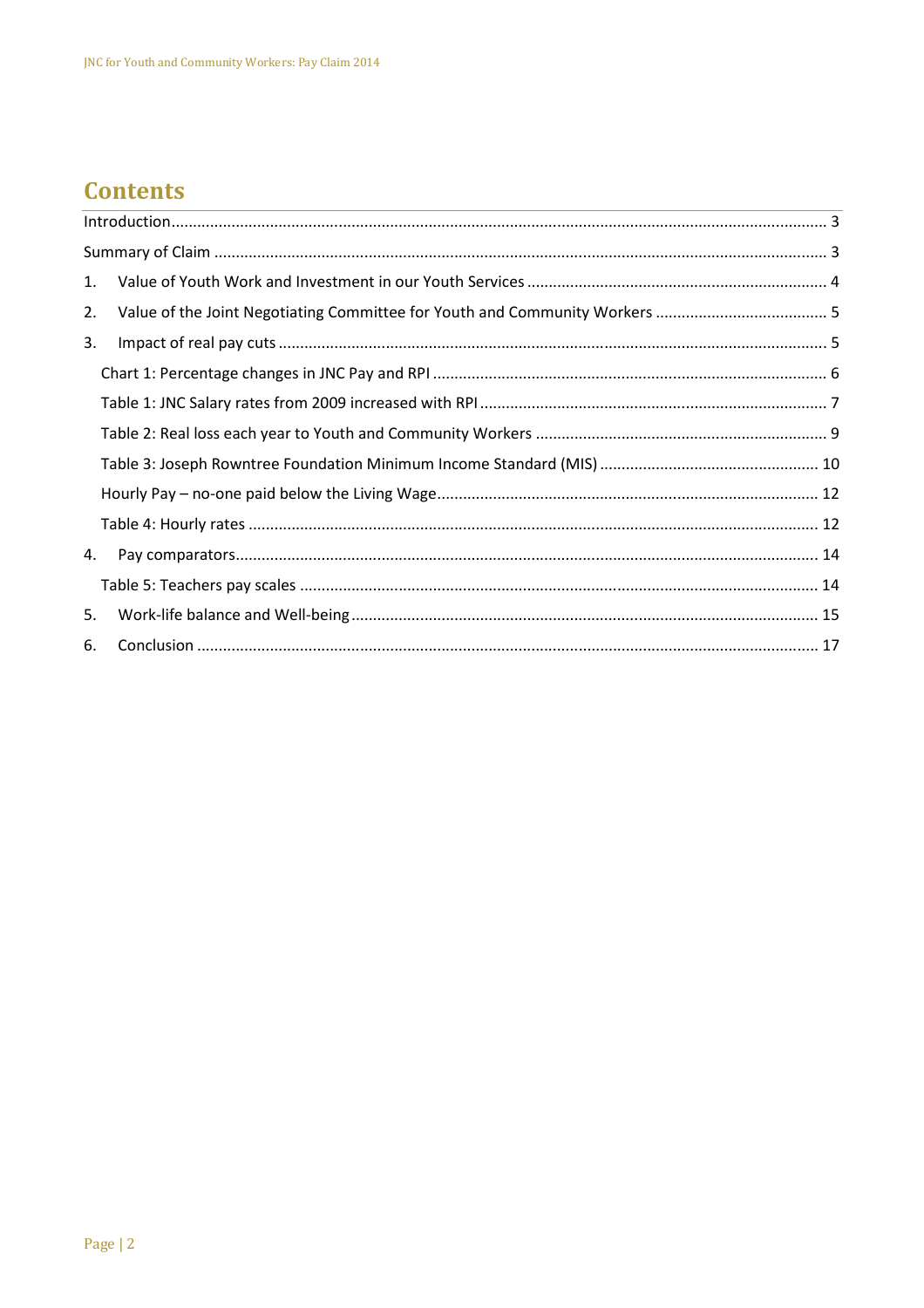## Introduction

- Youth and Community Services and the workforce that make the delivery of such services possible – are an investment in our future. The positive impacts of youth and community work has wide social benefits and therefore generates cost savings in the medium to long term.
- Yet, the Employers have driven down the value of Youth and Community workers pay through continued real terms pay cuts. This has made deep in roads into the standard of living of those who work with young people.
- Youth and Community Workers covered by the JNC saw pay increase just 1% last year  $$ another real terms cut – after years of no increase at all. This situation cannot continue. The Staff Side Trade Unions' are therefore submitting this Pay and Conditions Claim, summarised below, calling for an increase on all pay points of RPI+3% to begin the reversal of falling living standards Youth and Community Workers have been experiencing.

## Summary of Claim

- i) A rise of RPI + 3% on all grades and allowances from September 2014.
- ii) No pay point should fall below the appropriate hourly Living Wage. The pay points on the Youth and Community Support Worker Range should be adjusted to reflect this.
- iii) There should be a commitment to ensuring that we move towards no pay point falling below the Minimum Income Standard annual earnings requirement for a single adult.
- iv) Section 7, 'Working Time', of the JNC should be amended from "There should be no more than eight evening sessions per fortnight" to "There should be no more than six face to face evening sessions per fortnight".
- v) An Evening session should be defined as one that finishes after 6pm.
- vi) A joint comparative review of all London and Area Allowances to be completed by December 2014.
- vii) To begin a dialogue between the employers and trade unions about the inclusion of playwork practitioners in the JNC agreement and pay scales.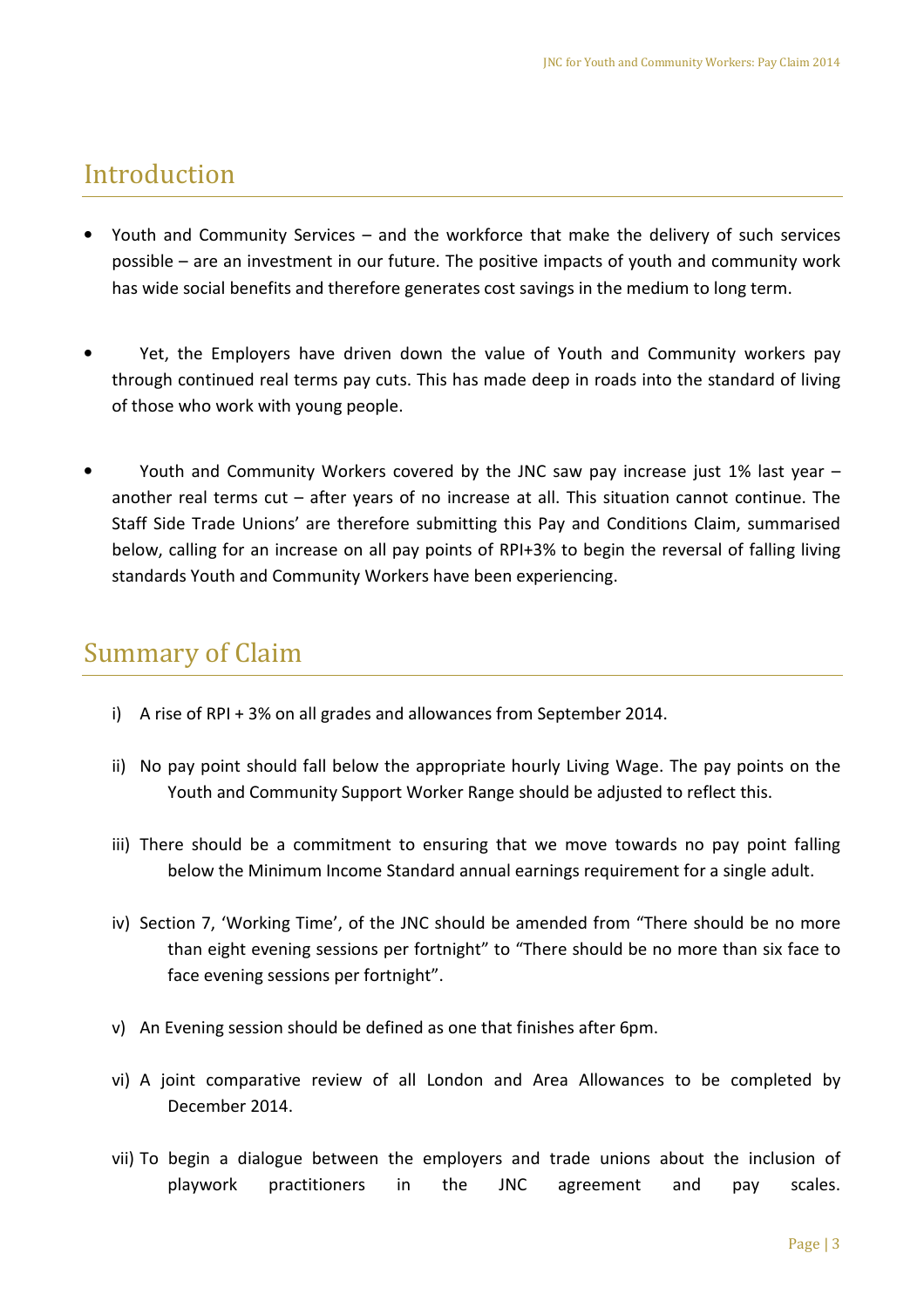## 1. Value of Youth Work and Investment in our Youth Services

- 1.1.The argument that youth work services are an effective investment in our future as an educational service that develops young people into adult citizens is well rehearsed within the forum of the Joint Negotiating Committee.
- 1.2.Youth work aims for the social and personal development of young people. It achieves these outcomes through structured, non-formal educational activities that combine enjoyment, challenge and learning in a safe environment. The severe and unnecessary spending cuts being visited upon local authorities by Government are leading to large numbers of job losses and the axing of youth services. These cuts are despite the very real and multi-layered positive outcomes for young people and the whole of society from having a properly funded youth service. While the only 'agenda' of youth work is the personal and social development of young people, youth work contributes towards many wider social goals. Youth services are an educational and preventative services that support young people towards a better future of their own choosing.
- 1.3.The positive impacts of youth work include; improved engagement with school and education; a positive impact on the incidence of crime and anti-social behaviour amongst young people; improvement in the wider learning and social skills of young people and helps to keep young people safe<sup>1</sup>. The positive impacts of youth work make it hugely cost effective in the medium to longer term, as well as being socially beneficial. There is a broad evidence base "highlighting the value of youth work in a wide range of contexts, covering both the intrinsic purpose and process of youth work and its impact on outcomes for young people and on the benefits for their communities"<sup>2</sup>. In short, we all benefit and we could benefit yet more if cost-effective investment is made.
- 1.4. Yet youth work is being drastically scaled back across the country. The staff are the youth service. Yet in addition to headcount being reduced overall youth work staff have suffered real pay cuts, year after year. The cost savings and social benefits that flow from the youth service are dependent on the actions and performance of the staff. Too often those in local government are willing to use youth services as a positive public demonstration of their good work in a local community. But despite this over recent years there has been an unwillingness to bite the bullet and fight for proper funding of

 $\overline{a}$ 

<sup>&</sup>lt;sup>1</sup> Full overview of the benefits of youth services and the wide evidence base is given in Future of Youth Work, Unite the Union, 2013

 $^2$  Benefits of youth work, Unite the Union and Lifelong Learning UK, 2010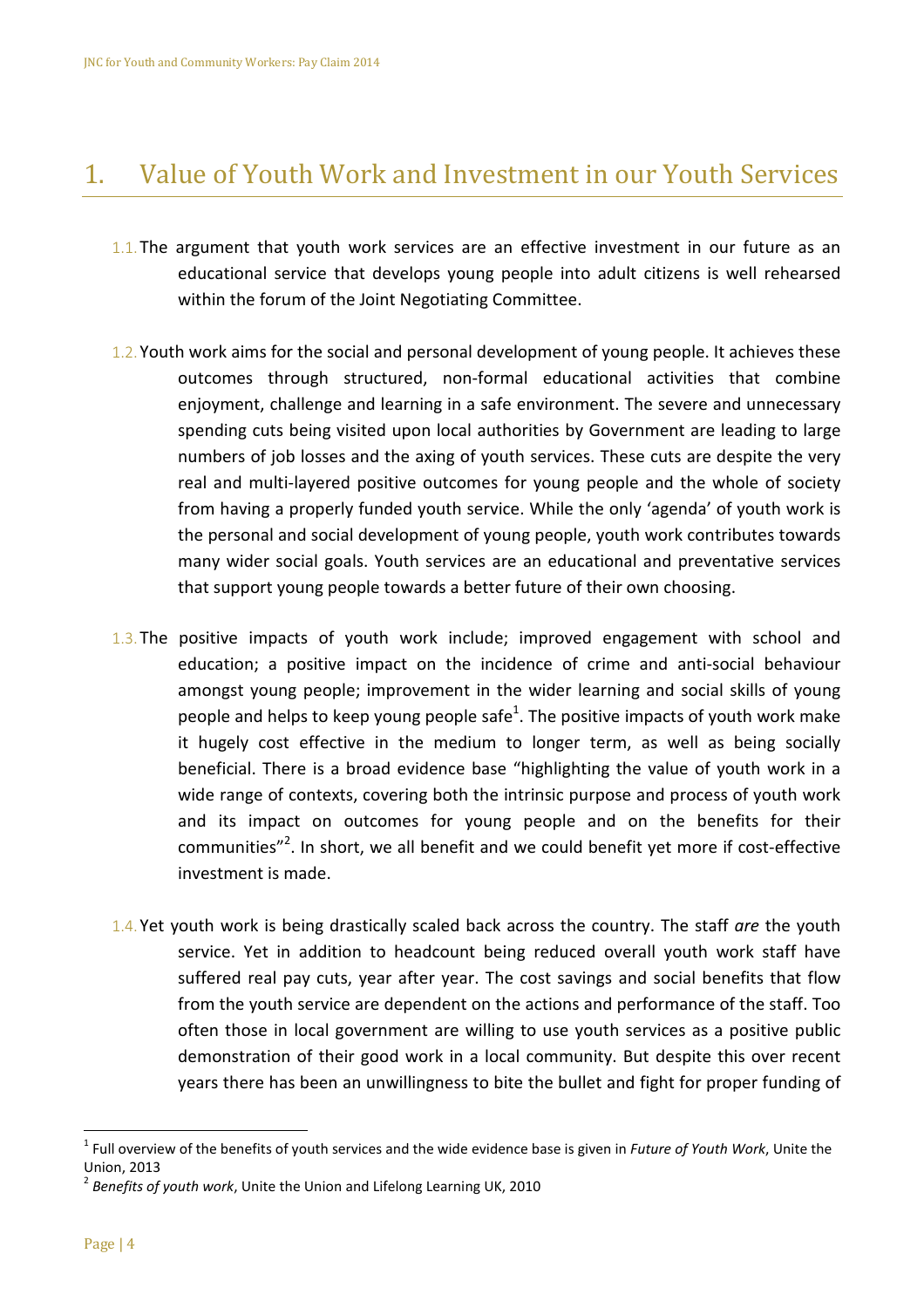the youth service – including the staff that do the daily, weekly, monthly hard work from which all the positive benefits and publicity flow.

# 2. Value of the Joint Negotiating Committee for Youth and Community Workers

2.1. The JNC as an agreement and set of terms and conditions is suited to the working patterns required to deliver a good value, high quality youth service to local communities. The National Occupational Standards, training and qualifications framework are part of the JNC. It ensures that pay, terms and conditions are aligned with the requirements of delivering youth services and achieving positive outcomes for young people. The JNC is the national agreement that applies to youth support workers and professional youth workers and all employers, locally and nationally, statutory and voluntary, must recognise it as such.

## 3. Impact of real pay cuts

l

3.1. Youth and Community Workers covered by the JNC received no increase in pay between the implementation of the September 2009 pay award of 1% and the imposition of 1% in 2013. In the 2013 pay claim we wrote that "Youth and Community workers have received below inflation increases to their pay – a pay cut in real terms – in 2006, 2007, 2008, 2010, 2011 and 2012!" Youth and community have now suffered a further year of real pay cuts with the below inflation increase of just 1% to the JNC pay scales for 2013, illustrated in Chart 1 below<sup>3</sup>. It can also be seen how the Governments' public sector pay policy – euphemistically called 'pay restraint' – is a formal policy of inflicting real pay cuts on the workers is some of our most vital sectors of the economy.

 $^3$  Chart 1 maps JNC percentage increases against annual percentage increases in RPI. The figure for 2014 RPI is an annual percentage change using; an average of the RPI figures recorded by ONS for January 2014, February 2014 and March 2014. This figure was used to represent Q1 2014. This and projected figures for Q2, Q3 and Q4 were then averaged to give an annual RPI figure. The 2015 figure is an average of projected figures for Q1 2015 and Q2 2015. The projected RPI figures are taken from IDS Pay Report 1124, May 2014.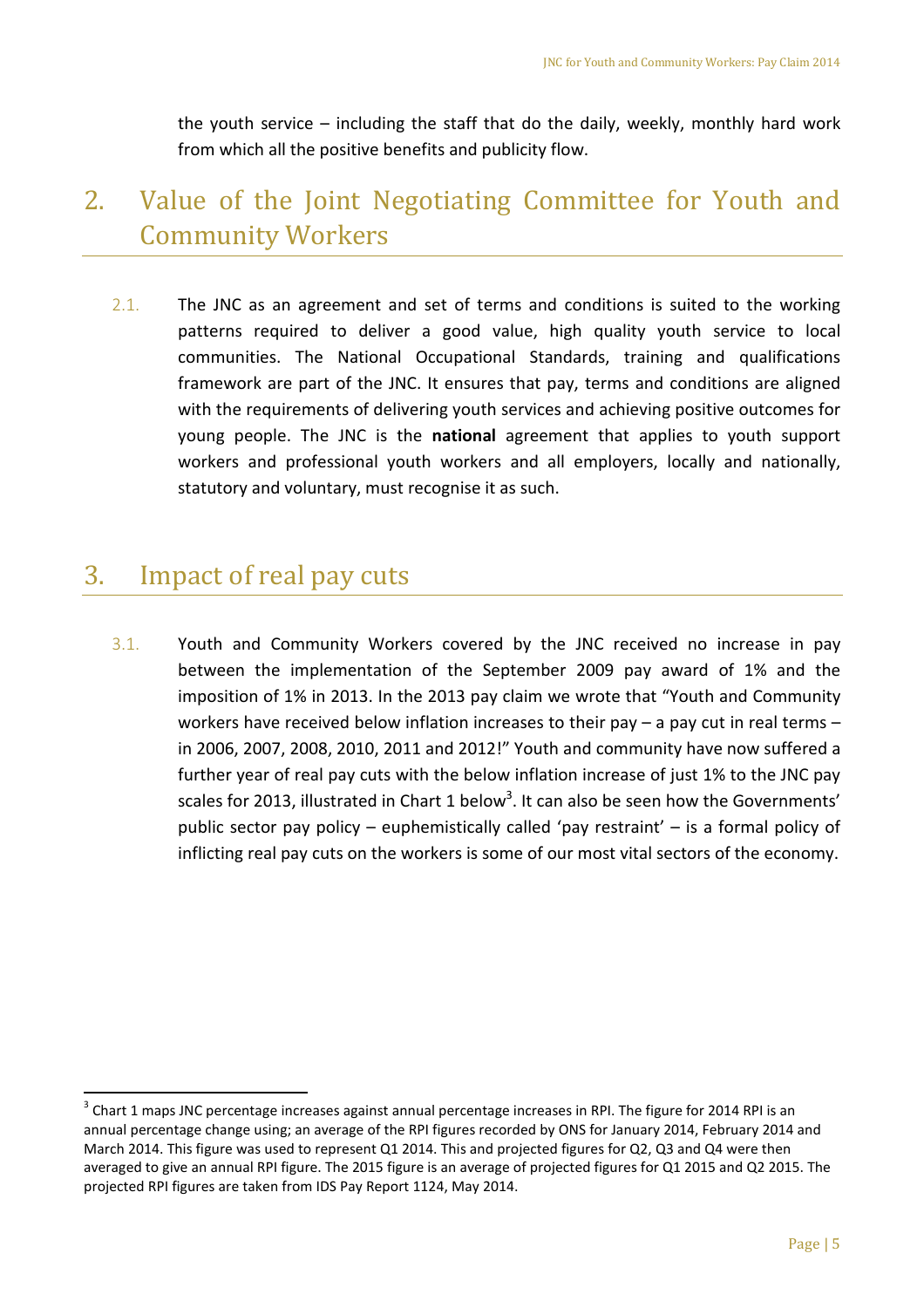

Chart 1: Percentage changes in JNC Pay and RPI

3.2. The real pay cuts delivered by below inflation pay increases – and in three years no increase at all! – has had a significant impact on the purchasing power of youth and community workers. If the pay of Youth and Community workers had kept pace with RPI inflation since 2009 they would now be earning from between £2,260 and £5,808 more each year. This is just the amount their pay should have been increased by in order for their living standards to stand still, not even improve. By increasing the 2009 salary rates by inflation each year, the figures in Table 1 illustrate the deep in roads that have been made into the personal budgets of youth and community workers and their families because of the intransigent behaviour of the Employers in not awarding decent pay increases.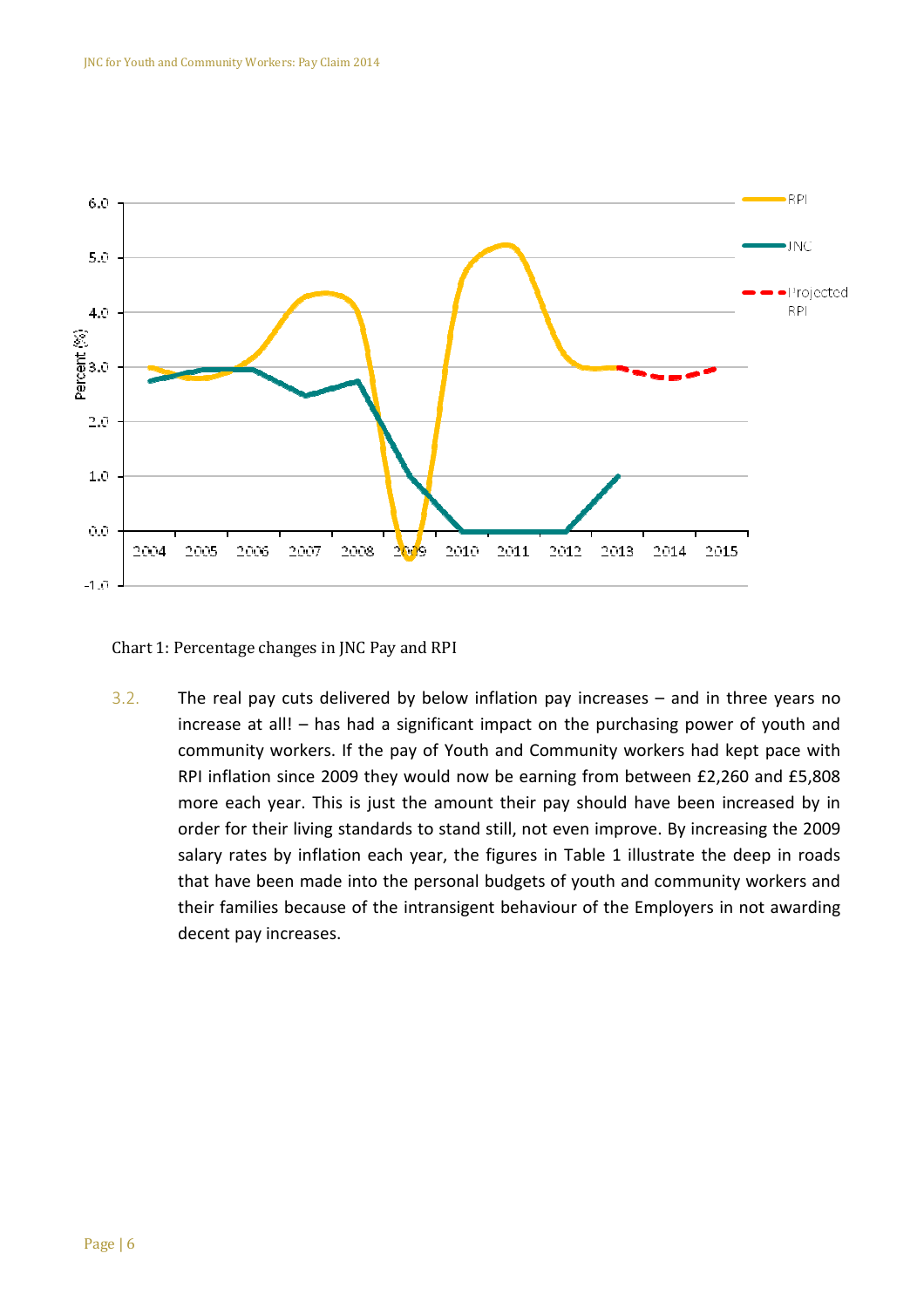|                           |                                          |                         |               |             |                  |                  |                  |         | <b>Difference</b> |             |
|---------------------------|------------------------------------------|-------------------------|---------------|-------------|------------------|------------------|------------------|---------|-------------------|-------------|
|                           |                                          |                         |               |             |                  |                  |                  |         |                   | between RPI |
|                           |                                          |                         |               | Increased   | <b>Increased</b> | <b>Increased</b> |                  | Actual  | pay               | scales      |
|                           |                                          |                         | <b>Salary</b> | with RPI in | with RPI in      | with RPI in      | <b>Increased</b> | 2013    | and               | actual      |
|                           |                                          |                         | rates in      | 2010        | 2011             | 2012             | with RPI in      | salary  | 2013              | salary      |
|                           |                                          | <b>Pay Point</b>        | 2009          | (4.6%)      | (5.2%)           | (3.2%)           | 2013 (3%)        | rates   | rates             |             |
|                           |                                          | $\mathbf{1}$            | £14,143       | £14,794     | £15,563          | £16,061          | £16,543          | £14,283 | £2,260            |             |
|                           |                                          | $\overline{2}$          | £14,733       | £15,411     | £16,212          | £16,731          | £17,233          | £14,880 | £2,353            |             |
|                           |                                          | $\overline{\mathbf{3}}$ | £15,324       | £16,029     | £16,862          | £17,402          | £17,924          | £15,477 | £2,447            |             |
|                           |                                          | $\overline{\mathbf{4}}$ | £15,917       | £16,649     | £17,515          | £18,075          | £18,618          | £16,077 | £2,541            |             |
|                           |                                          | 5                       | £16,509       | £17,268     | £18,166          | £18,748          | £19,310          | £16,674 | £2,636            |             |
|                           |                                          | 6                       | £17,100       | £17,887     | £18,817          | £19,419          | £20,001          | £17,271 | £2,730            |             |
|                           |                                          | $\overline{7}$          | £17,697       | £18,511     | £19,474          | £20,097          | £20,700          | £17,874 | £2,826            |             |
|                           |                                          | 8                       | £18,291       | £19,132     | £20,127          | £20,771          | £21,394          | £18,474 | £2,920            |             |
|                           |                                          | 9                       | £19,047       | £19,923     | £20,959          | £21,630          | £22,279          | £19,236 | £3,043            |             |
|                           |                                          | 10                      | £19,636       | £20,539     | £21,607          | £22,299          | £22,968          | £19,833 | £3,135            |             |
|                           |                                          | 11                      | £20,591       | £21,538     | £22,658          | £23,383          | £24,085          | £20,796 | £3,289            |             |
|                           |                                          | 12                      | £21,525       | £22,515     | £23,686          | £24,444          | £25,177          | £21,741 | £3,436            |             |
|                           |                                          | 13                      | £22,489       | £23,523     | £24,747          | £25,539          | £26,305          | £22,713 | £3,592            |             |
|                           |                                          | 14                      | £23,485       | £24,565     | £25,843          | £26,670          | £27,470          | £23,721 | £3,749            |             |
|                           | Youth and Community Support Worker Range | 15                      | £24,166       | £25,278     | £26,592          | £27,443          | £28,266          | £24,408 | £3,858            |             |
|                           |                                          | 16                      | £24,875       | £26,019     | £27,372          | £28,248          | £29,096          | £25,125 | £3,971            |             |
|                           |                                          | 17                      | £25,574       | £26,750     | £28,141          | £29,042          | £29,913          | £25,830 | £4,083            |             |
|                           |                                          | 18                      | £26,279       | £27,488     | £28,917          | £29,843          | £30,738          | £26,541 | £4,197            |             |
|                           |                                          | 19                      | £26,975       | £28,216     | £29,683          | £30,633          | £31,552          | £27,246 | £4,306            |             |
|                           |                                          | 20                      | £27,673       | £28,946     | £30,451          | £31,426          | £32,368          | £27,951 | £4,417            |             |
|                           |                                          | 21                      | £28,461       | £29,770     | £31,318          | £32,320          | £33,290          | £28,746 | £4,544            |             |
|                           |                                          | 22                      | £29,352       | £30,702     | £32,299          | £33,332          | £34,332          | £29,646 | £4,686            |             |
|                           |                                          | 23                      | £30,219       | £31,609     | £33,253          | £34,317          | £35,346          | £30,522 | £4,824            |             |
|                           |                                          | 24                      | £31,091       | £32,521     | £34,212          | £35,307          | £36,366          | £31,401 | £4,965            |             |
|                           |                                          | 25                      | £31,968       | £33,439     | £35,177          | £36,303          | £37,392          | £32,289 | £5,103            |             |
|                           |                                          | 26                      | £32,847       | £34,358     | £36,145          | £37,301          | £38,420          | £33,174 | £5,246            |             |
|                           |                                          | 27                      | £33,726       | £35,277     | £37,112          | £38,299          | £39,448          | £34,062 | £5,386            |             |
|                           |                                          | 28                      | £34,613       | £36,205     | £38,088          | £39,307          | £40,486          | £34,959 | £5,527            |             |
| <b>Professional Range</b> |                                          | 29                      | £35,496       | £37,129     | £39,060          | £40,309          | £41,519          | £35,850 | £5,669            |             |
|                           |                                          | 30                      | £36,377       | £38,050     | £40,029          | £41,310          | £42,549          | £36,741 | £5,808            |             |

### Table 1: JNC Salary rates from 2009 increased with RPI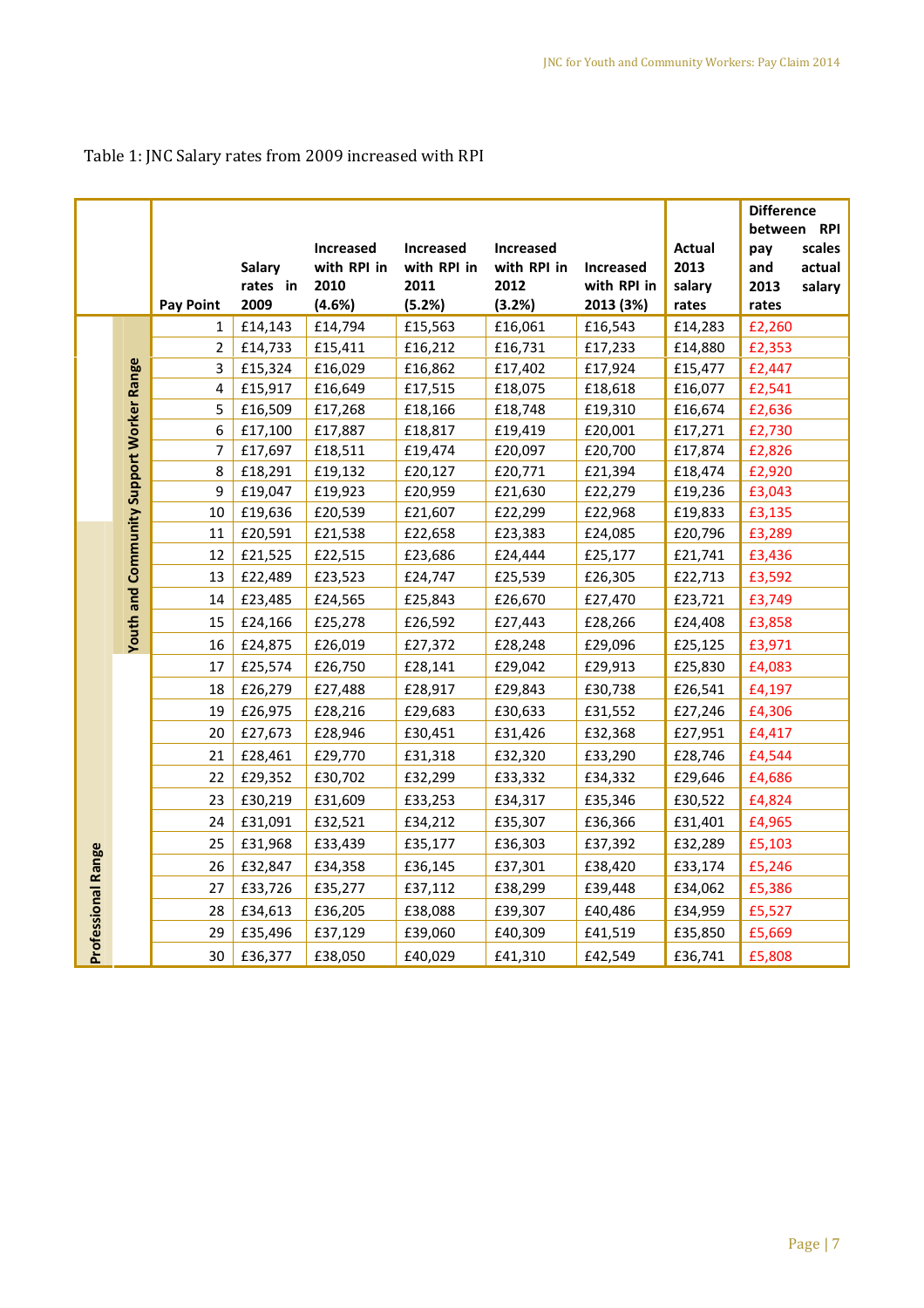- 3.3. But the increases in Table 1 did not happen, and instead youth and community workers have suffered real losses. Table 2 below shows these real losses of purchasing power in each year – the difference between what youth and community workers received and the level of inflation.
- 3.4. To put these figures into context, in 2012 the average household spent £227 a month on food and non-alcoholic drinks. We can estimate that

### Why the RPI?

We still consider the Retail Price Index to be the appropriate measure of inflation. The Government still refers to RPI as its preferred measure when considering student loans, private pensions uprating and index linked gilts and bonds. RPI is still widely used as the preferred measure in private sector pay settlements.

this increased to £235 a month during 2013<sup>4</sup>. The average annual standard gas bill was £662 in 2012 and the average standard electricity bill was £519. In 2013 these jumped to £702 and £555 a year respectively<sup>5</sup>. The average annual water bill increased from £376 in 2012-13 to £388 in 2013-14<sup>6</sup>. If we look at average food, gas, electricity and water bills alone an extra £184 had to be found to cover these increases alone even without taking into account other large essential costs which experienced increases, such as housing, transport and childcare.

3.5. These continued real pay cuts has meant that the JNC has fallen increasingly behind what is considered a decent and fair wage for the important service that youth and community workers deliver. We can see from Table 3 that the current JNC salary rates do not deliver a Minimum Income Standard for a single adult of working age until pay point 6 (£17,271). We also know from Table 1 that this would not be the case if the salary rates had been increased in line with RPI in recent years. If JNC rates had increased at least in line with inflation just the first pay point would fall below this Minimum Income Standard. We don't believe it is acceptable for a youth and community worker to be paid less than what is necessary to enjoy what is widely regarded as a minimum standard of living

 $\overline{\phantom{0}}$ 

<sup>&</sup>lt;sup>4</sup> Food expenditure for 2012 is taken from the 2013 Family Spending Edition from the ONS. The expenditure for 2013 is estimated by increasing the 2012 amount of £227 by the RPI increase in food in 2013, (column CCYY), which was 3.7%.

<sup>&</sup>lt;sup>5</sup> Electricity and Gas figures from Average annual domestic standard electricity bills, DECC, QEP 222 and Average annual domestic standard electricity bills QEP 232. Figure used is cash terms, direct debit, E&W.

 $^6$  OFWAT, Charges and bills publications 2013-14 http://www.ofwat.gov.uk/regulating/charges/prs\_web\_charges2013-14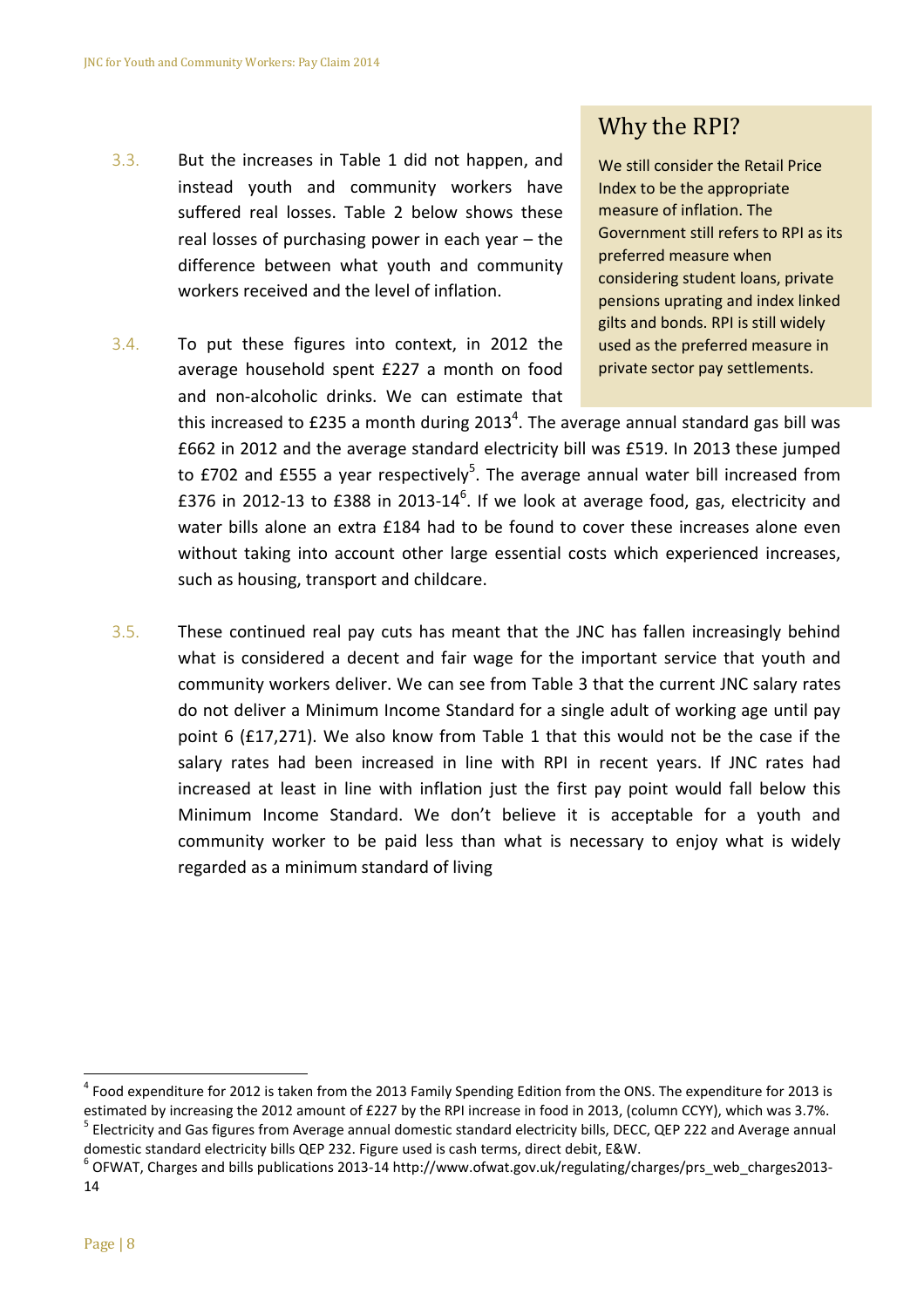|                    |                     | Pay<br>Point | <b>Salary</b> | Loss in 2010 | Loss in 2011 | Loss in 2012 | 2013<br>Salary<br>rates | Loss in 2013 |
|--------------------|---------------------|--------------|---------------|--------------|--------------|--------------|-------------------------|--------------|
|                    | Range               | 1            | 14,143        | £651         | £735         | £453         | £14,283                 | £286         |
|                    | Community<br>Worker | 6            | 17,100        | £787         | £889         | £547         | £17,271                 | £345         |
|                    |                     | 11           | 20,591        | £947         | £1,071       | £659         | £20,796                 | £416         |
|                    | Youth &<br>Support  | 17           | 25,574        | £1,176       | £1,330       | £818         | £25,830                 | £517         |
| Professional Range |                     | 25           | 31,968        | £1,471       | £1,662       | £1,023       | £32,289                 | £646         |
|                    |                     | 30           | 36,377        | £1,673       | £1,892       | £1,164       | £36,741                 | £735         |

### Table 2: Real loss each year to Youth and Community Workers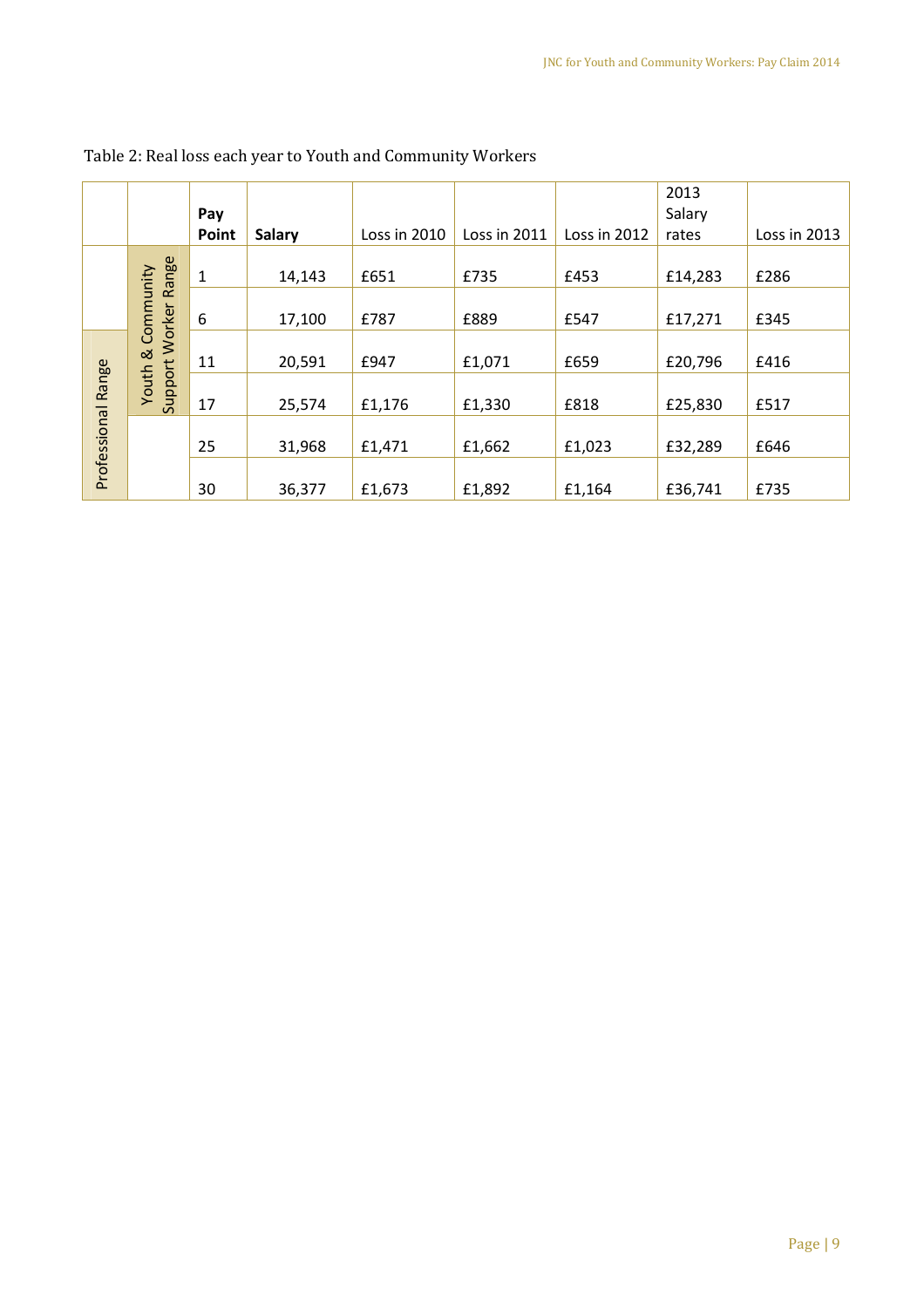|                                                                                        | Apr-10                               |                                                                      |                                                                        |                                                            | Apr-11                               |                                                                      |                                                                        |                                                            | Apr-12                               |                                                                      |                                                                        |                                                            | Apr-13                               |                                                                      |                                                                        |                                                            |
|----------------------------------------------------------------------------------------|--------------------------------------|----------------------------------------------------------------------|------------------------------------------------------------------------|------------------------------------------------------------|--------------------------------------|----------------------------------------------------------------------|------------------------------------------------------------------------|------------------------------------------------------------|--------------------------------------|----------------------------------------------------------------------|------------------------------------------------------------------------|------------------------------------------------------------|--------------------------------------|----------------------------------------------------------------------|------------------------------------------------------------------------|------------------------------------------------------------|
|                                                                                        | Single<br>Adult of<br>working<br>age | One<br>earner<br>couple<br>with two<br>children<br>(no<br>childcare) | Two<br>earner<br>couple<br>with two<br>children<br>(with<br>childcare) | Lone<br>parent<br>with one<br>child<br>(with<br>childcare) | Single<br>Adult of<br>working<br>age | One<br>earner<br>couple<br>with two<br>children<br>(no<br>childcare) | Two<br>earner<br>couple<br>with two<br>children<br>(with<br>childcare) | Lone<br>parent<br>with one<br>child<br>(with<br>childcare) | Single<br>Adult of<br>working<br>age | One<br>earner<br>couple<br>with two<br>children<br>(no<br>childcare) | Two<br>earner<br>couple<br>with two<br>children<br>(with<br>childcare) | Lone<br>parent<br>with one<br>child<br>(with<br>childcare) | Single<br>Adult of<br>working<br>age | One<br>earner<br>couple<br>with two<br>children<br>(no<br>childcare) | Two<br>earner<br>couple<br>with two<br>children<br>(with<br>childcare) | Lone<br>parent<br>with one<br>child<br>(with<br>childcare) |
| <b>MIS</b><br>(including)<br>rent,<br>childcare<br>and council<br>tax),<br>per<br>week | £227.97                              | £474.01                                                              | £673.08                                                                | £443.54                                                    | £240.89                              | £501.26                                                              | £705.63                                                                | £466.08                                                    | £262.25                              | £537.19                                                              | £685.04                                                                | £502.80                                                    | £273.86                              | £558.04                                                              | £714.61                                                                | £524.57                                                    |
| Gross<br>earnings<br>required,<br>per week<br>Annual<br>Earnings<br>requirement        | £276.85<br>£14,396                   | £560.52<br>£29,147                                                   | £570.11<br>£29,646                                                     | £238.84<br>£12,420                                         | £287.67<br>£15,000                   | £605.72<br>£31,584                                                   | £705.75<br>£36,800                                                     | £349.87<br>£18,243                                         | £314.19<br>£16,383                   | £668.95<br>£34,881                                                   | £704.37<br>£36,728                                                     | £457.61<br>£23,861                                         | £323.19<br>£16,852                   | £691.56<br>£36,060                                                   | £743.32<br>£38,759                                                     | £490.79<br>£25,586                                         |

#### Table 3: Joseph Rowntree Foundation Minimum Income Standard (MIS)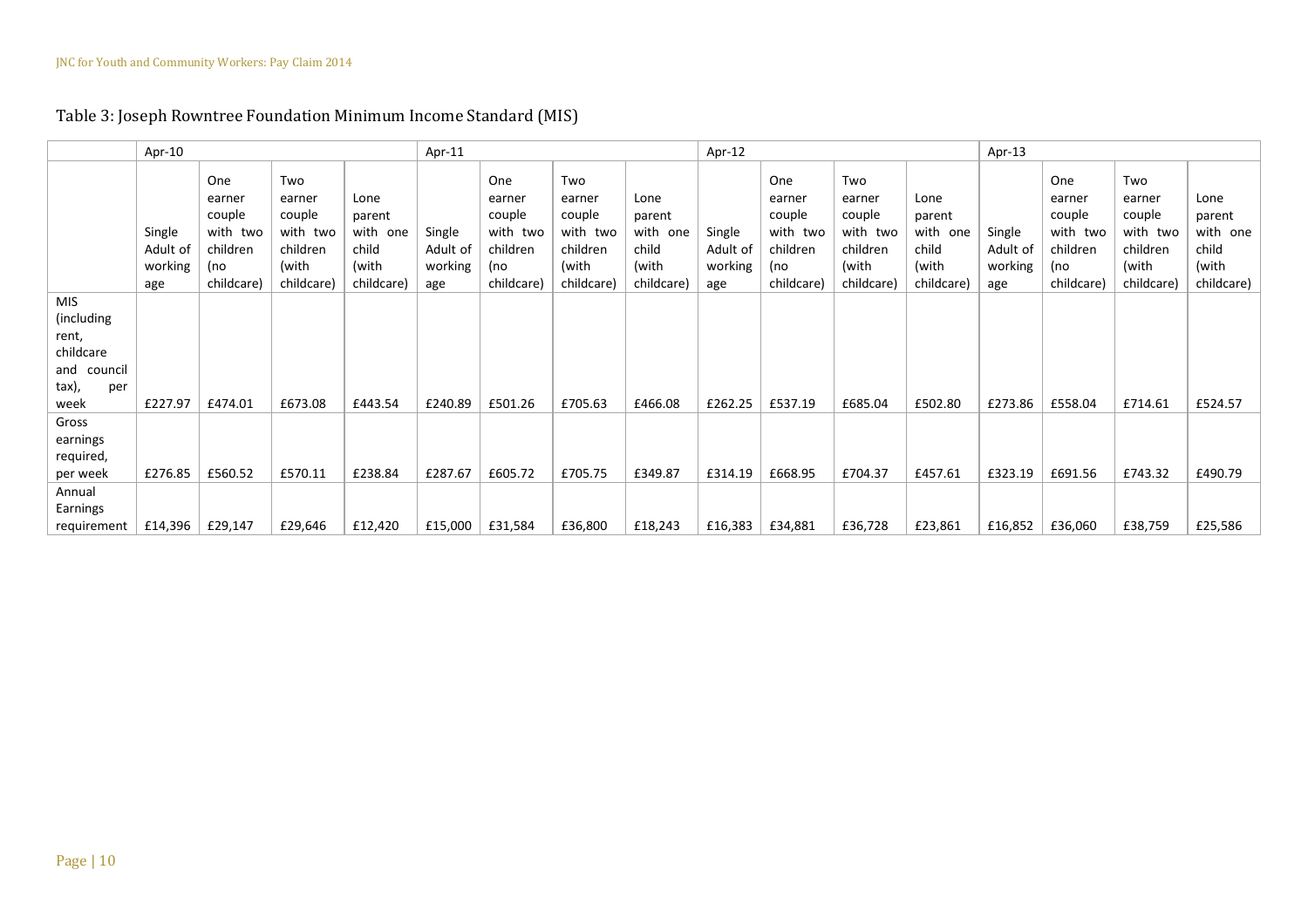JNC for Youth and Community Workers: Pay Claim 2014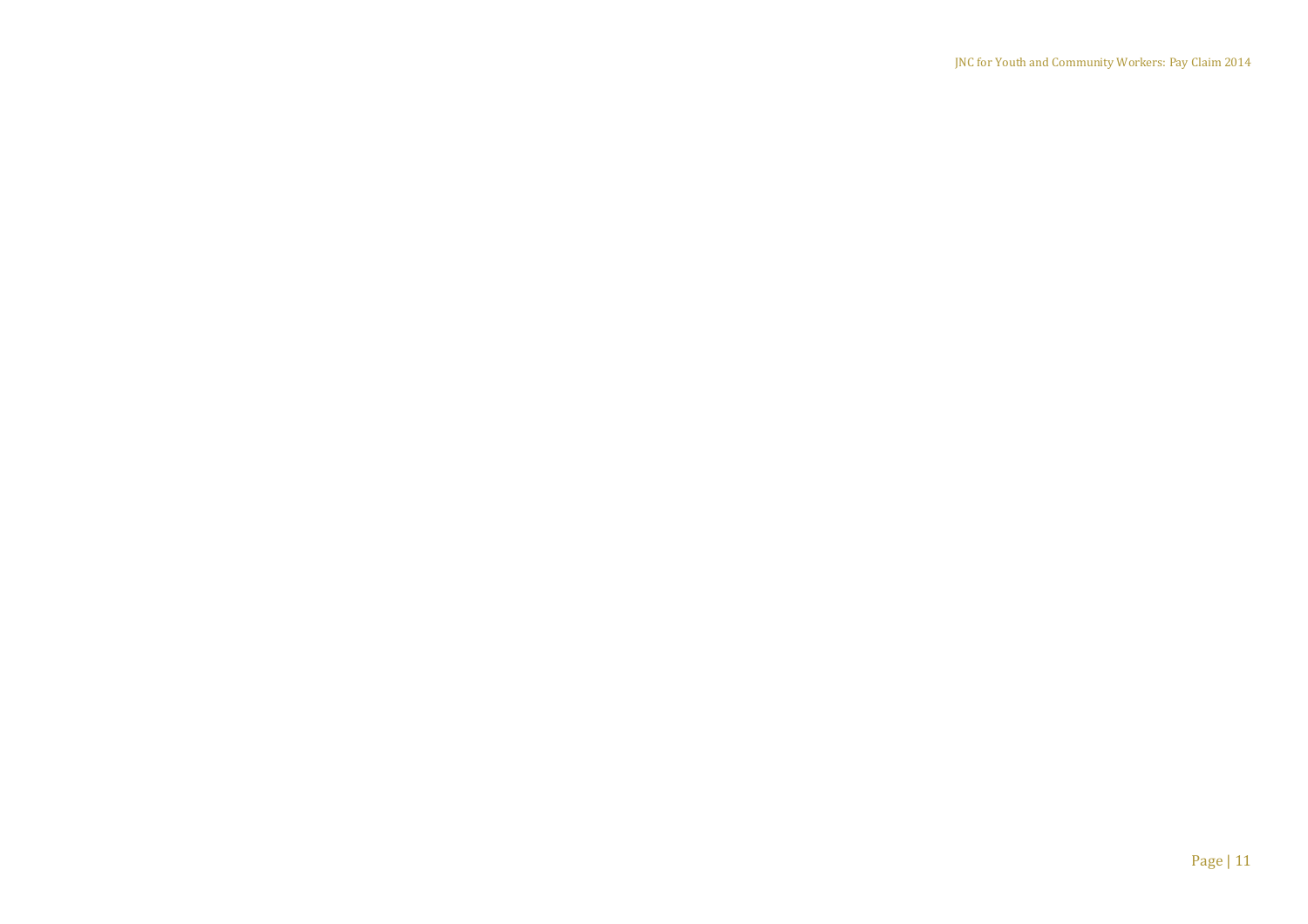- 3.6. The increase in inflation averaged 2.6% in the first quarter of 2014. Forecasts place the all-items retail price inflation rate at 2.9% in Q2 2014, dipping slightly to 2.8% in Q3 2014 before increasing to 2.9% in Q3 2014. In the first part of 2015 inflation is expected to be 2.9% (Q1) and 3.1% (Q2). Bearing in mind that the award for the JNC Youth and Community Workers pay is made in September, the employers need to consider this higher, later forecast for inflation<sup>7</sup>.
- 3.7. The staff side are therefore asking for RPI+3% on all pay points and allowances. This recognises that youth and community workers should receive a pay uprating to ensure that there is no further drop in living standards for this group of vital workers. The additional three percentage points begins the claw back of what youth and community workers have lost in recent years.

#### Hourly Pay – no-one paid below the Living Wage

- 3.8. To be accredited as a Living Wage employer by the Living Wage Foundation an employer has to pay at least the Living Wage to all employees and those working for contracted organisations and implement the annual uprating of the wage rate each year. The Staff Side trade unions believe the best way for an employer to implement the Living Wage is to ensure their lowest pay spine point remains above the Living Wage level.
- 3.9.If we break the 2013 salary rates into the hourly rates using the JNC standard of a 37 hour week outside of London and 36 hours in London – we get the results in Table 4. Pay point 1 falls below the Living Wage level of £7.65 an hour. The London Living Wage level of £8.80 applies to all London Boroughs in the Greater London Area. There are a number of London Boroughs that are part of the Greater London Area – and therefore the London Living Wage rate applies – which do not receive the Inner London Area Allowance, they instead receive the Outer London Area Allowance. This means that pay point 1 falls below the London Living Wage level of £8.80 an hour in these London Boroughs. They are; Havering, Redbridge, Waltham Forest, Enfield, Barnet, Harrow, Hillingdon, Hounslow, Bexley, Bromley, Richmond, Kingston, Sutton and Croydon.

|               | rabic <i>i</i> . <i>noan</i> , <i>ratto</i>        |                                                   |                                                        |                                                              |
|---------------|----------------------------------------------------|---------------------------------------------------|--------------------------------------------------------|--------------------------------------------------------------|
| Pay<br>points | Hourly rate outside<br>of London<br>(37 hour week) | London hourly<br>with Inner LAA<br>(36 hour week) | rate London hourly<br>with Outer LAA<br>(36 hour week) | rate London hourly rate with<br>Fringe LAA<br>(36 hour week) |
|               | 7.42                                               | 9.19                                              | 8.65                                                   | 7.81                                                         |
|               | 7.73                                               | 9.51                                              | 8.97                                                   | 8.12                                                         |

Table 4: Hourly rates

 $\overline{a}$ 

 $^7$  IDS Pay Report 1124, May 2014. The average inflation forecast is calculated from the forecasts of Commerzbank, Citigroup, Credit Suisse, Goldman Sachs, JP Morgan, Morgan Stanley, Nomura, Royal Bank of Scotland, Societe Generale.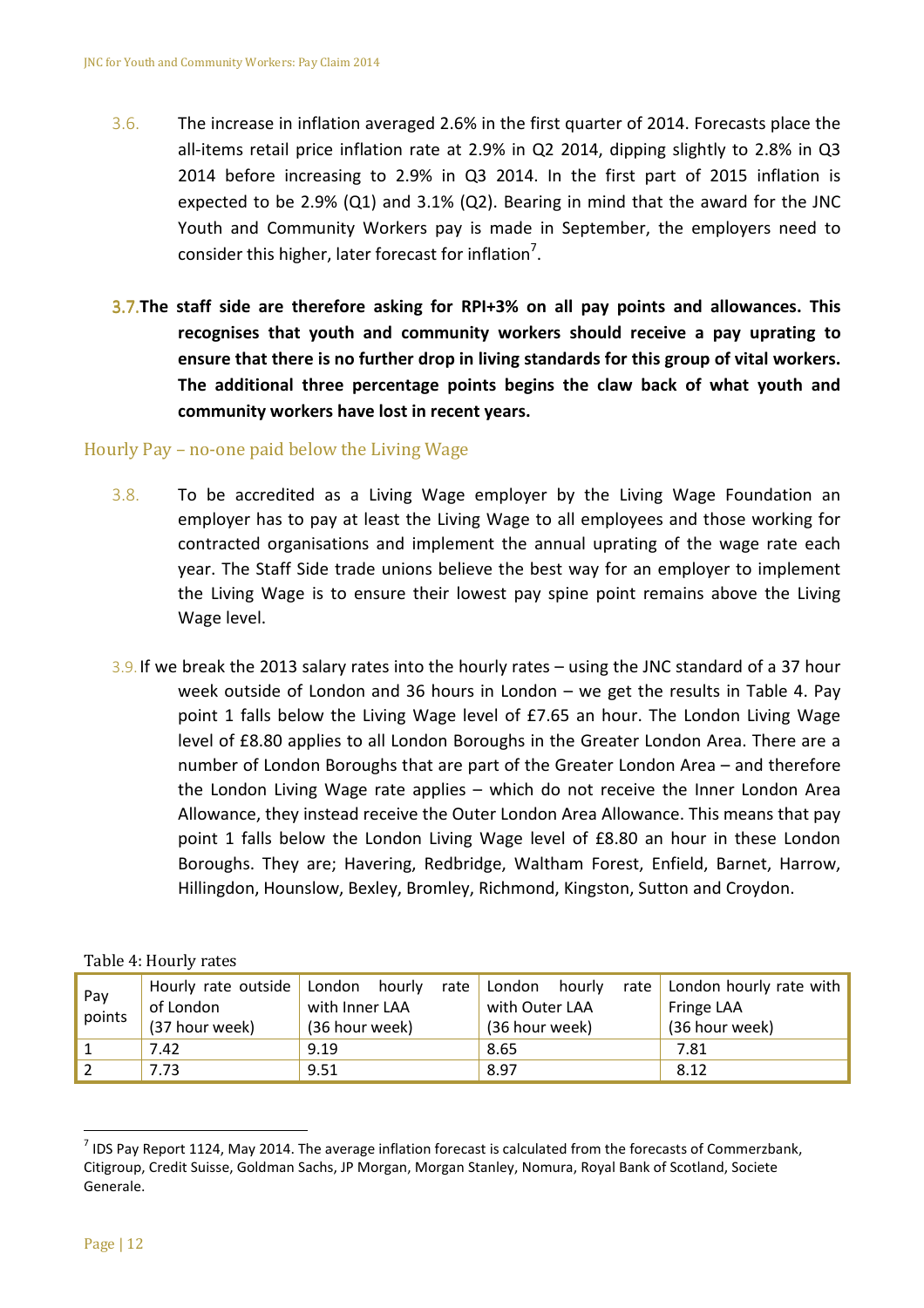3.10. The Staff Side are asking, as part of this pay claim, that the Employers should take action to ensure that no hourly rate falls below the appropriate Living Wage level and a commitment to ensuring that we move towards no pay point falling below the Minimum Income Standard annual earnings requirement for a single adult.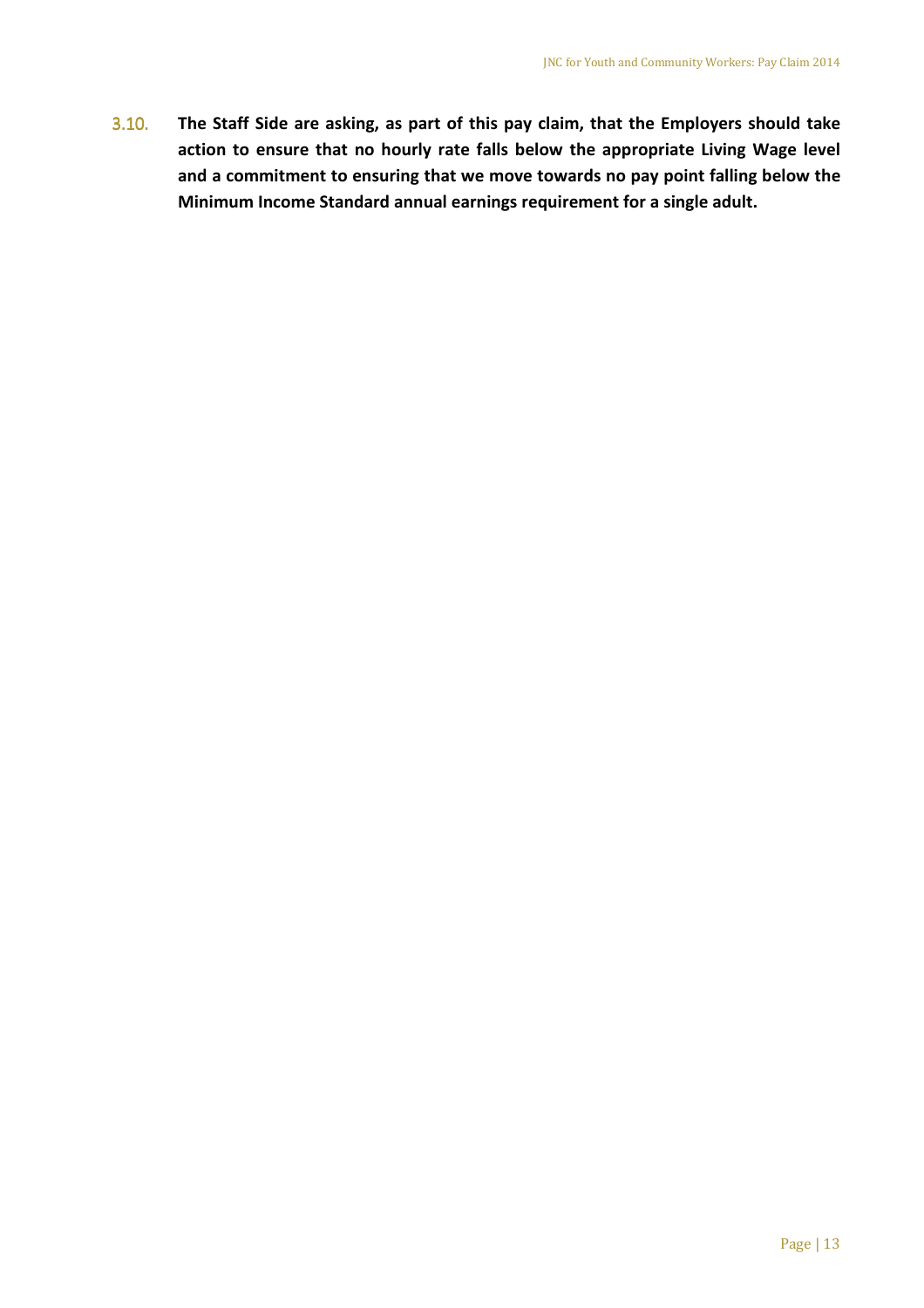## 4. Pay comparators

- 4.1. The Annual Survey of Hours and Earnings 2013 provisional results record the median annual gross pay of Youth and Community Workers $^8$  as £21,375. The median pay of a full time Youth and Community Worker is £24,731 while for those working part time and for those working part-time (approximately 35% of those recorded under this job title by ASHE) the median annual pay is not recorded. However, in the 2012 ASHE survey it was recorded as £9,230. From the 2013 Survey we can however say that a quarter of all Youth and Community Workers are recorded as earning £13,078 or less and 80% earning £27,707 a year or less.
- 4.2. The same ASHE 2013 occupational data gives the median pay for all social workers<sup>9</sup> was £29,661, and the median for full time social workers is £31,754. This corresponds with the observed pay data from the Local Government Earnings Survey 2013-14 which gives a median rate for all social workers in England and Wales as £31,160 (and a 25 percentile of £28,697 and 75 percentile of £33,998). When we consider teachers, the ASHE 2013 occupational data gives the median for all Teaching and Educational Professionals<sup>10</sup> the median for all workers in this category is £33,102 and for full time workers it is £36,756. When we consider the Teachers pay scale for 2012 and 2013 we can see both their pay and their much better London Area Allowance compared to the JNC London Area Allowances.

|                                                | 2011    | 2012                      | 2013          | Gives a London Area Allowance<br>of |
|------------------------------------------------|---------|---------------------------|---------------|-------------------------------------|
| <b>Band A (Inner London)</b>                   |         |                           |               |                                     |
| Max Epa                                        | £36,387 | £36,387                   | 36,751 £4,883 |                                     |
| Min £pa                                        | £27,000 | £27,000   27,270   £5,466 |               |                                     |
| <b>Band B (Outer London)</b>                   |         |                           |               |                                     |
| Max Epa                                        | £35,116 | £35,116 35,468 £3,600     |               |                                     |
| Min Epa                                        | £25,117 | £25,117 25,369 £3,565     |               |                                     |
| <b>Band C (Fringe Area)</b>                    |         |                           |               |                                     |
| Max Epa                                        | £32,588 | £32,588 32,914 £1,046     |               |                                     |
| Min Epa                                        | £22,626 | £22,626 22,853 £1,049     |               |                                     |
| Band D (England & Wales excluding London Area) |         |                           |               |                                     |
| Max Epa                                        | £31.552 | £31,552 31,868            |               |                                     |

Table 5: Teachers pay scales

 $\overline{a}$ 

<sup>8</sup> ASHE 2013 Provisional data, Table 14.7a Annual Gross Pay, SOC 3231

 $^9$  ASHE 2013 Provisional data, Table 14.7 Annual Gross Pay, SOC 2442.

<sup>&</sup>lt;sup>10</sup> ASHE 2013 Provisional data, Table 14.7 Annual Gross Pay SOC 23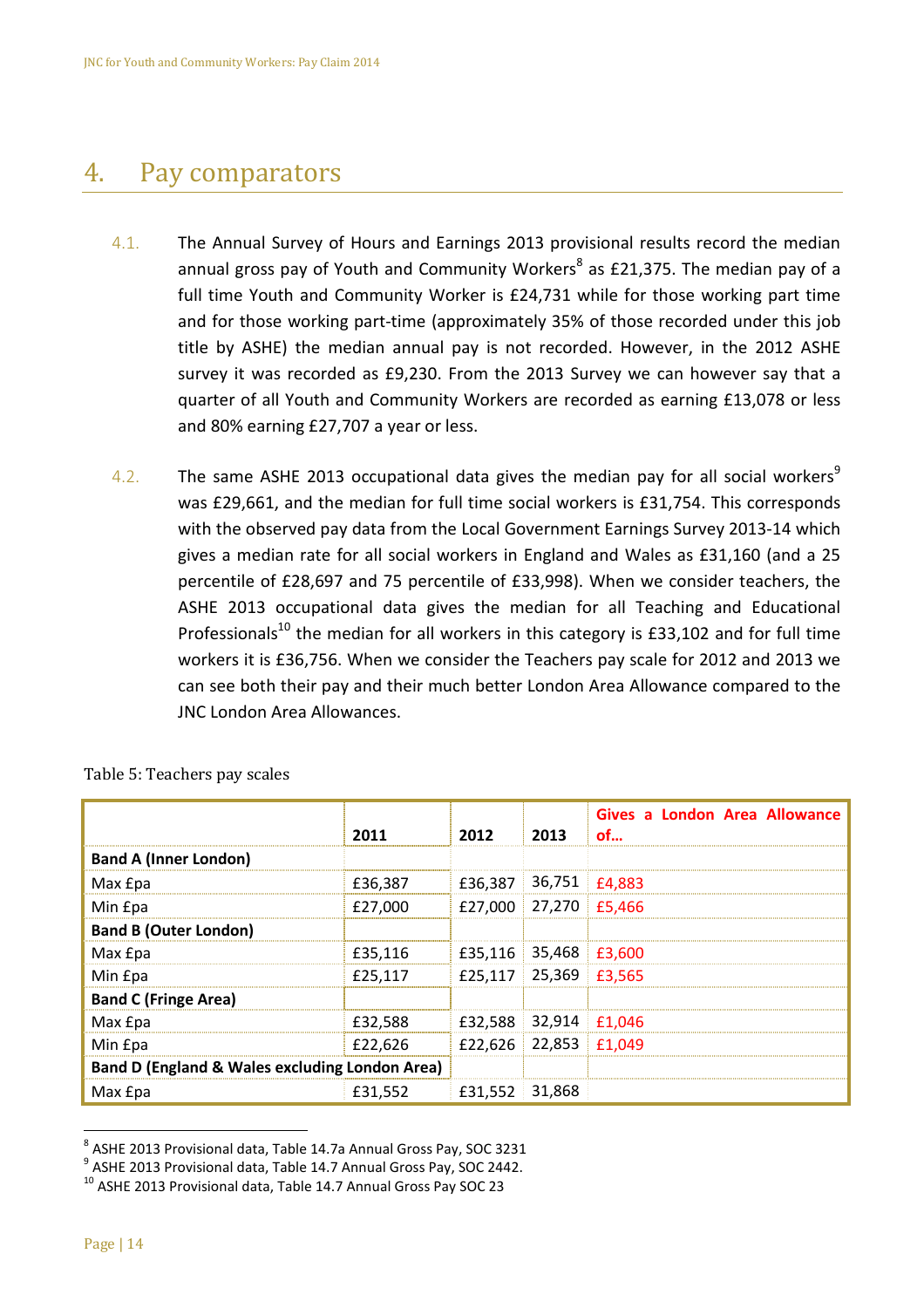| Min <sub>L</sub><br>1,588<br>$\sim$<br>£pa | 804<br><b>COO</b><br><b>n</b><br>$\sim$ $\sim$<br>T/1<br>L,JÖÖ |
|--------------------------------------------|----------------------------------------------------------------|
|--------------------------------------------|----------------------------------------------------------------|

## 5. Work-life balance and Well-being

- 5.1. One of the key reasons why the JNC is the most appropriate set of pay, terms and conditions for youth and community workers is because it allows them to effectively plan their time, ensure they are rested appropriately and to enjoy life outside of work as well as being able to deliver the youth service a local community deserves. We believe that increasingly youth and community workers are expected to work eight evening sessions in a fortnight. The agreement is "up to eight". Eight is the ceiling for the number of evening sessions – it was never supposed to become the norm. Youth workers are often expected to work unsocial hours and weekends as well.
- 5.2. The Staff Side believe that this trend is having a harmful impact on individual youth workers and have a detrimental impact on the quality of the youth service delivered as the ability of Youth and Community workers to plan their time appropriately is eroded.
- 5.3. Many youth and Community workers have seen their responsibilities grow as wider geographical areas are covered. Youth work within the public sector has seen a growth of targeted provision and focusing on 'hard to reach' young people. This has seen more youth workers placed within the context of social work and social care as Youth Workers join mixed agency teams. Schools value the education and development that youth workers can offer young people – for example, sexual health and relationships, drugs and bullying and working with at risk young people in the wider community. This work can help in tackling some of the wider issues that can manifest in truancy, nonattendance, bad behaviour and exclusion from school.
- 5.4. But universal, open access youth work still has an important role to play in the development of all young people. Communities' still value open door youth work provision – these mainly take place after the formal school day has ended in the evening and at weekends. This involved a planned youth work provision of awareness and information activities, delivered in a variety of formats and locations. For example, one-to-one basis, detached youth work, group work and holiday projects.
- 5.5. The role of Youth and Community workers is therefore diverse. To enable professional staff to maintain a work life balance and meet the complexities of the role; to re-assert the need for youth and community workers to be able to plan their time appropriately; to row back from eight evening and weekend sessions in a fortnight being seen as the norm, and in acknowledgment that the monetary detriment community and youth workers have suffered will not be fully undone by this pay claim the Staff Side want a reduction from eight to six evening sessions in a fortnight. In addition, we believe that evening sessions must be defined as sessions that finish after 6pm.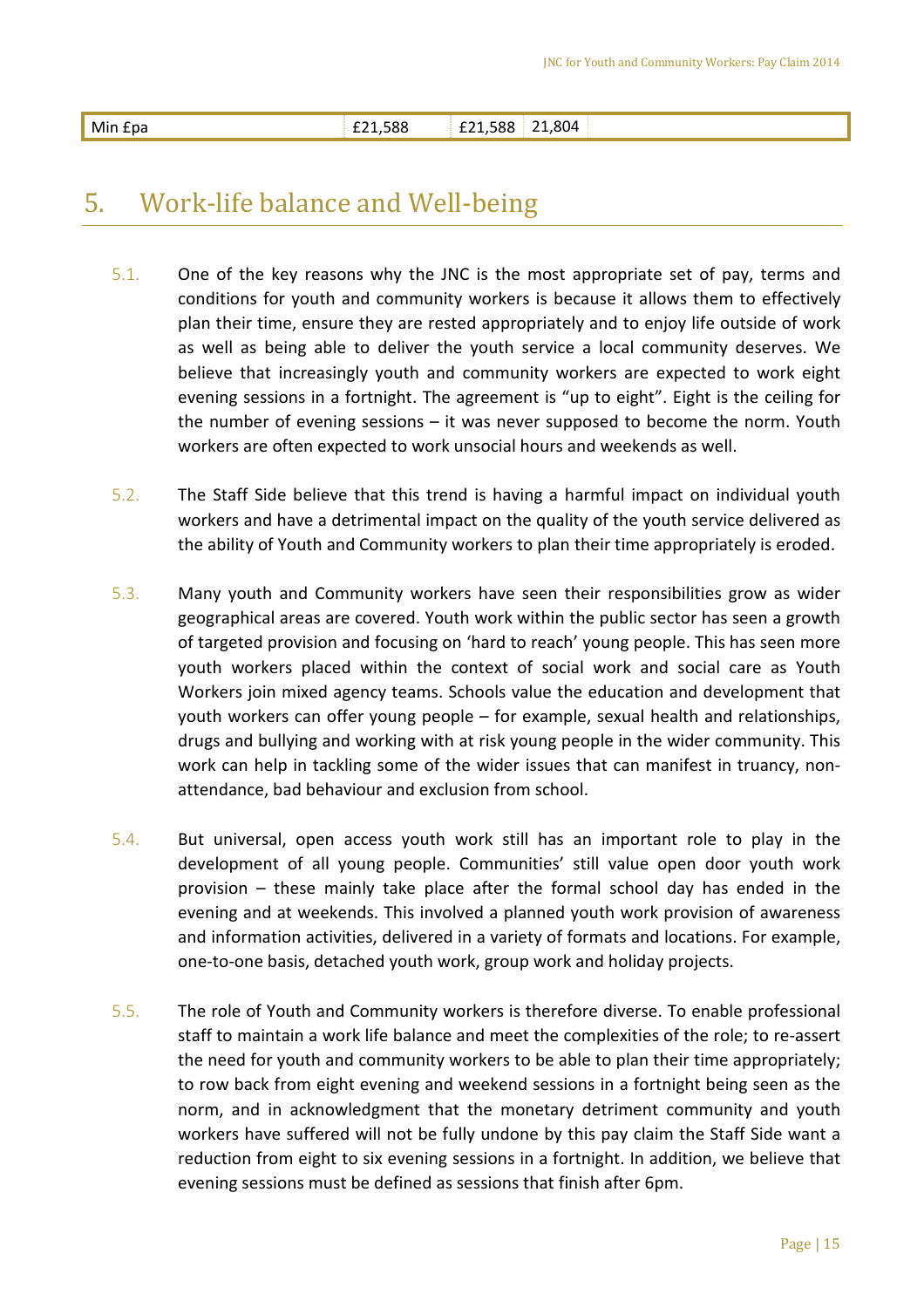JNC for Youth and Community Workers: Pay Claim 2014